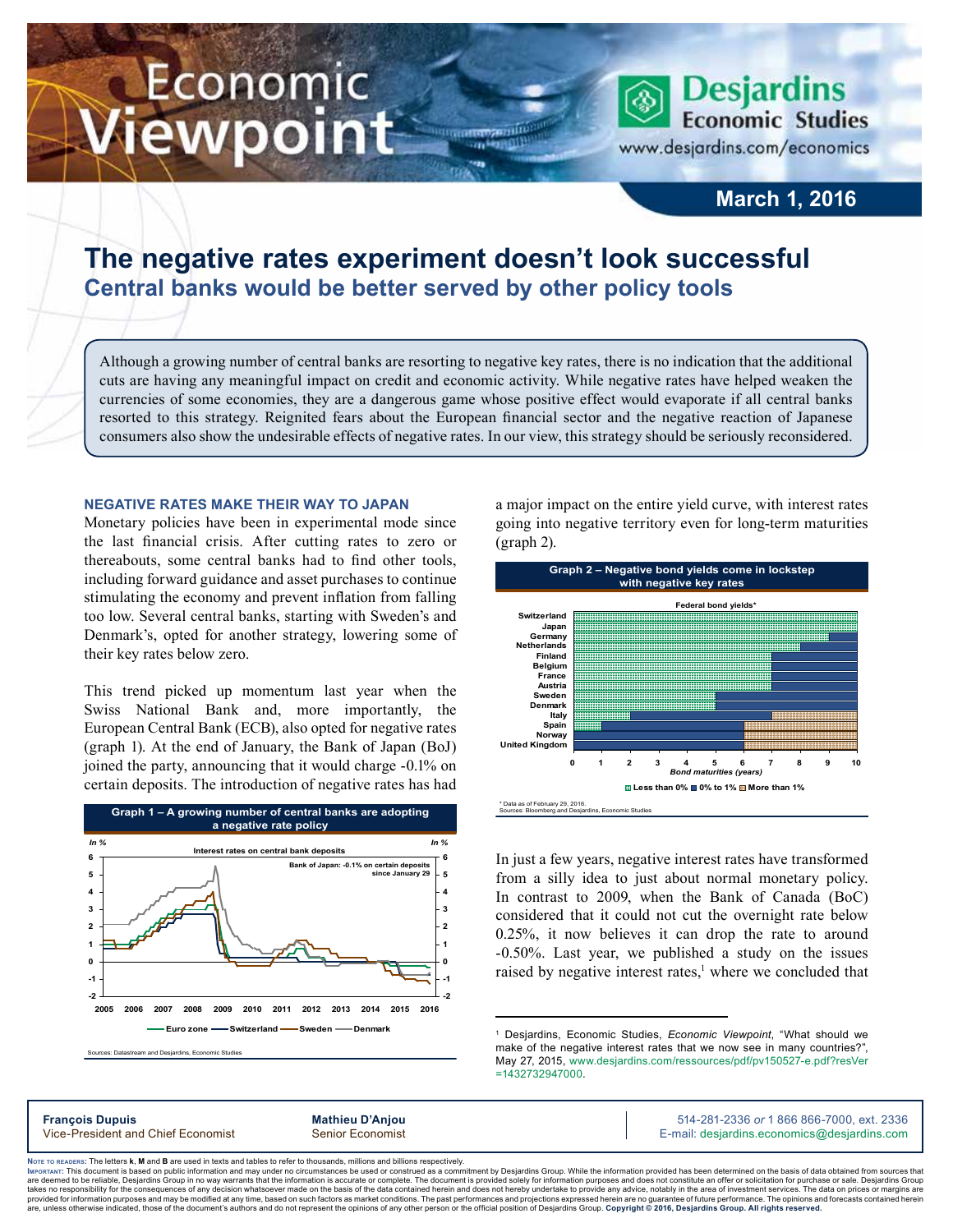

while negative rates could possibly stimulate the economy, they also entailed potentially high costs. Since then, their popularity has continued to grow, as the greatest fears, including consumers withdrawing money from banks and the weakening of the financial system, have not materialized in Europe until recently. Renewed fears about Europe's financial sector (graph 3) and the negative reaction of Japanese households could however be the first signs of the undesirable consequences of negative rates. We therefore have to wonder whether central banks have not erred by adding negative rates to their arsenal.



#### **Few signs that negative rates are boosting spending and investment**

The conventional monetary policy pass-through mechanism is fairly simple. When a central bank cuts its key rates, financial institutions' interest rates on loans and deposits drop. This encourages spending and investment, at the expense of saving, thereby stimulating economic growth. Theoretically, the effect would be the same whether the decrease is from 3.00% to 2.75% or from -0.25% to -0.50%.

In practice, however, there are a number of reasons why the stimulating effect by the credit channel would not be as strong with negative rates. Recently published studies<sup>2</sup> have found that commercial banks are less likely to lower rates, particularly on deposits, when key rates are in negative territory. This poor transmission of key rate decreases reduces its economic impact and risks sharply eroding bank profitability. Considering the formidable challenges already imposed on big banks as a result of new regulatory requirements, central banks would do well to proceed with caution. Regardless of key rate level, a loss of confidence in the banking sector could drive up financing costs, leading

to credit tightening that would heavily impact economic activity. The recent plunge in bank stocks (graph 4) shows that this risk is not to be ignored. Negative bond yields are also placing other financial institutions, especially pension funds and life insurance companies, in a very tough situation.



Beyond the transmission mechanism, there is another good reason why negative rates are not a miracle solution for kick-starting an economic recovery. The Great Depression in the 1930s taught us that there are times when credit and investment no longer react to interest rate movements. The economy is then said to be in a liquidity trap. Without going so far as to say that the world economy is today in this situation, the fact that the sharply declining interest rates of the past few years have failed to spark a surge in investment indicates that the stimulating effect of lower rates is actually quite weak. Intuitively, one might ask why dropping the key rate from 0.25% to -0.50% would reinvigorate the economy when a drop from 4.50% to 0.25% could not. In general, negative rates will tend to be used when conventional monetary policy mechanism has little or no effect.

The positive economic impact of credit expansion through slightly negative rates thus seems marginal and does not justify the risk of weakening the financial system.

#### **The effect on currencies and asset prices may be significant, but…**

Beyond credit, monetary policy can stimulate the economy through other transmission mechanisms, in particular by affecting currency, asset prices and the confidence of economic agents. In fact, most the central banks that recently adopted negative rates did so, it seems, primarily to weaken their currencies. This was an explicit objective in Denmark and Switzerland. Sweden's central bank and the ECB pointed, however, to the outlook of too-low inflation to justify their negative rates.

<sup>2</sup> For example: Bank of Canada, "The International Experience with Negative Policy Rate", Staff Discussion Paper 2015-13, November 2015, [www.bankofcanada.ca/wp-content/uploads/2015/11/dp2015-13.pdf](http://www.bankofcanada.ca/wp-content/uploads/2015/11/dp2015-13.pdf).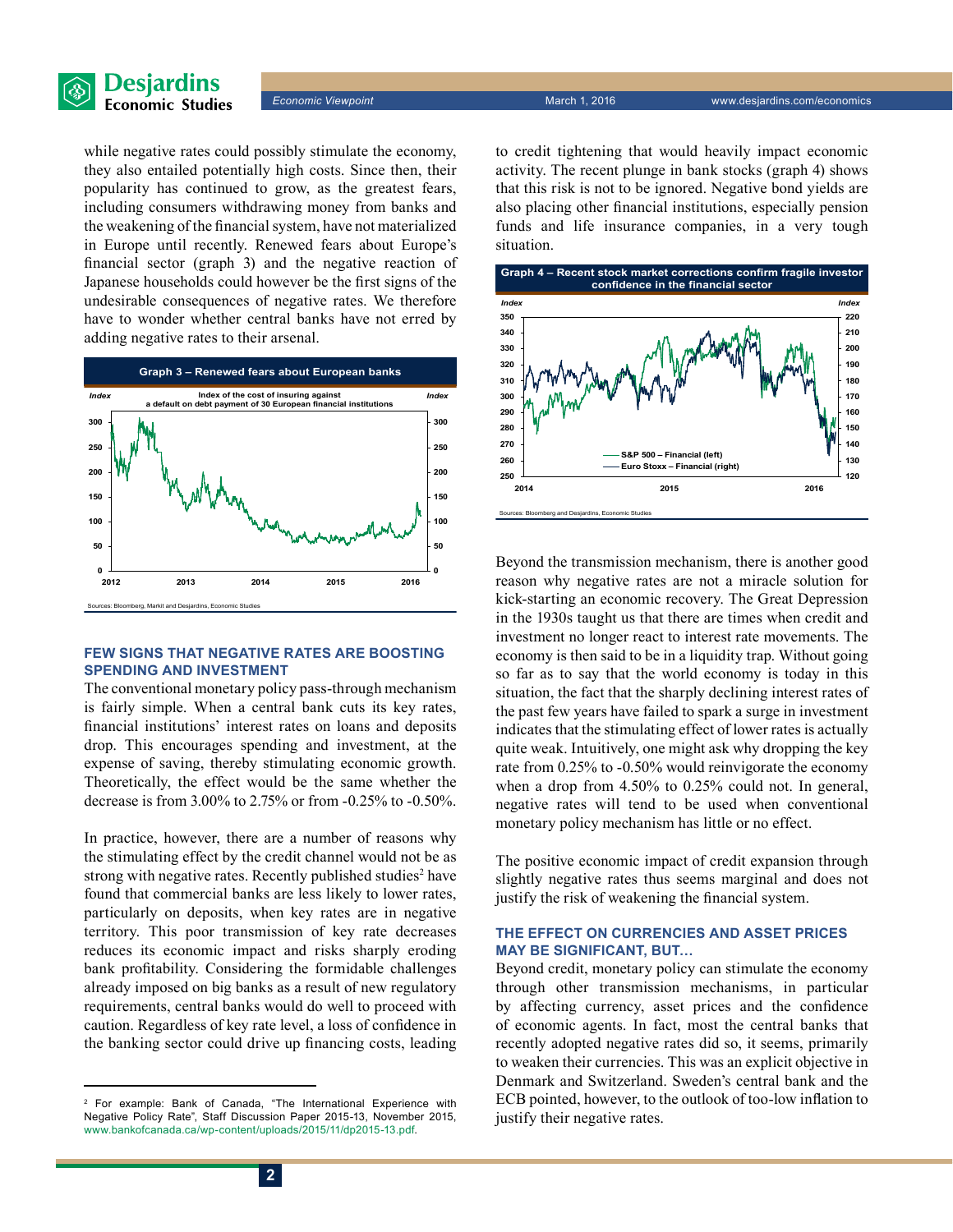

A sharp currency depreciation is a powerful tool to temporarily stimulate economic growth and inflation. Still, there are good reasons why the major central banks do not routinely resort to this tool, mainly because the resulting economic gains are oftentimes at the expense of trade partners. This could incite retaliation from other central banks and go as far as sparking trade wars. As was recently saying the Governor of the Bank of England (BoE), it is a zero-sum game.<sup>3</sup> The Great Depression showed unequivocally that a competitive devaluation is not the answer to a major crisis and could even exacerbate the situation. A return to exchange-rate-oriented monetary policies would be a big step backwards in our opinion.

It is also true that very low or negative interest rates can have a stimulating effect by boosting the prices of some assets. The effect on federal bonds is direct, but all assets that pay some income should theoretically see their values surge in a world of negative interest rates. Once again, this is a very risky strategy for central banks, however, one that could create financial bubbles and precipitate another financial crisis. Asset purchases would also be a more direct tool to use this transmission mechanism.

Lastly, central banks are struggling to master the investor confidence tool. A rate cut, even into negative territory, can be perceived by investors as a positive move that shows policymakers are committed to achieving their objectives. This can be reassuring for investors and keep inflation expectations near the central banks' targets. That said, this positive effect is not guaranteed. The BoJ's recent decision to experiment with negative rates was not well received by the media or the public, and the surge in sales of safes reported by some newspapers does not bode well for confidence. In the euro zone, another rate cut could aggravate fears about the banking sector and, in so doing, sap investor confidence.

Central banks must also recognize that extremely low rates for an extended period of time send a mixed message to economic agents. Since a nominal interest rate is the sum of a real rate and inflation expectations, a negative nominal rate therefore supposes a negative real rate or negative inflation expectations. In the near term, a real negative rate can stimulate the economy but, in the long term, it should reflect the pace of economic growth. If central banks send a message that nominal rates will remain negative for a long period of time, it should not be surprising to see economic agents begin to fear a recession or deflation. In this regard, the sharp decrease in inflation expectations observed in a number of advanced economies does not seem to indicate that the growing popularity of negative rates increased the central banks' credibility where inflation is concerned (graph 5).



#### **Asset purchases seems to be a better tool than negative rates**

Central banks have been in a tough spot since the last financial crisis, unable to get economic growth and inflation back to normal levels. This has prompted policymakers to question their strategies and experiment with new tools. However, negative rates do not seem to be the right course of action. Unless the monetary system is overhauled, this tool only serves to reduce key rates by about an additional 1%, and banks would not pass through the full effect of that decrease. By weakening financial institutions, negative rates could even lead to credit tightening.

The potentially positive effect of negative rates on the confidence of economic agents and on the value of financial assets does not justify their use because, in our view, asset purchases, often referred to as quantitative measures, are a better strategy to get these results. Not only are quantitative purchases practically unlimited, they make it possible to better target certain assets the central bank considers important to support. Plus, unlike negative rates, quantitative purchases are usually viewed positively for the banking sector. If the struggling energy sector began to dangerously hamper Canadian financial institutions, for instance, targeted asset purchases by the BoC would be far more effective at reassuring the markets than a rate cut.

However, there is no denying that negative rates are a good currency devaluation tool. As stated earlier, a return to exchange-rate-oriented policies would however be a big step backwards for central banks. Still, in our view, it's understandable for small central banks in certain specific

<sup>3</sup> Speech of the Bank of England Governor, Mark Carney, "Redeeming an unforgiving world", February 26, 2016, [www.bankofengland.co.uk/](http://www.bankofengland.co.uk/publications/Documents/speeches/2016/speech885.pdf) [publications/Documents/speeches/2016/speech885.pdf](http://www.bankofengland.co.uk/publications/Documents/speeches/2016/speech885.pdf).